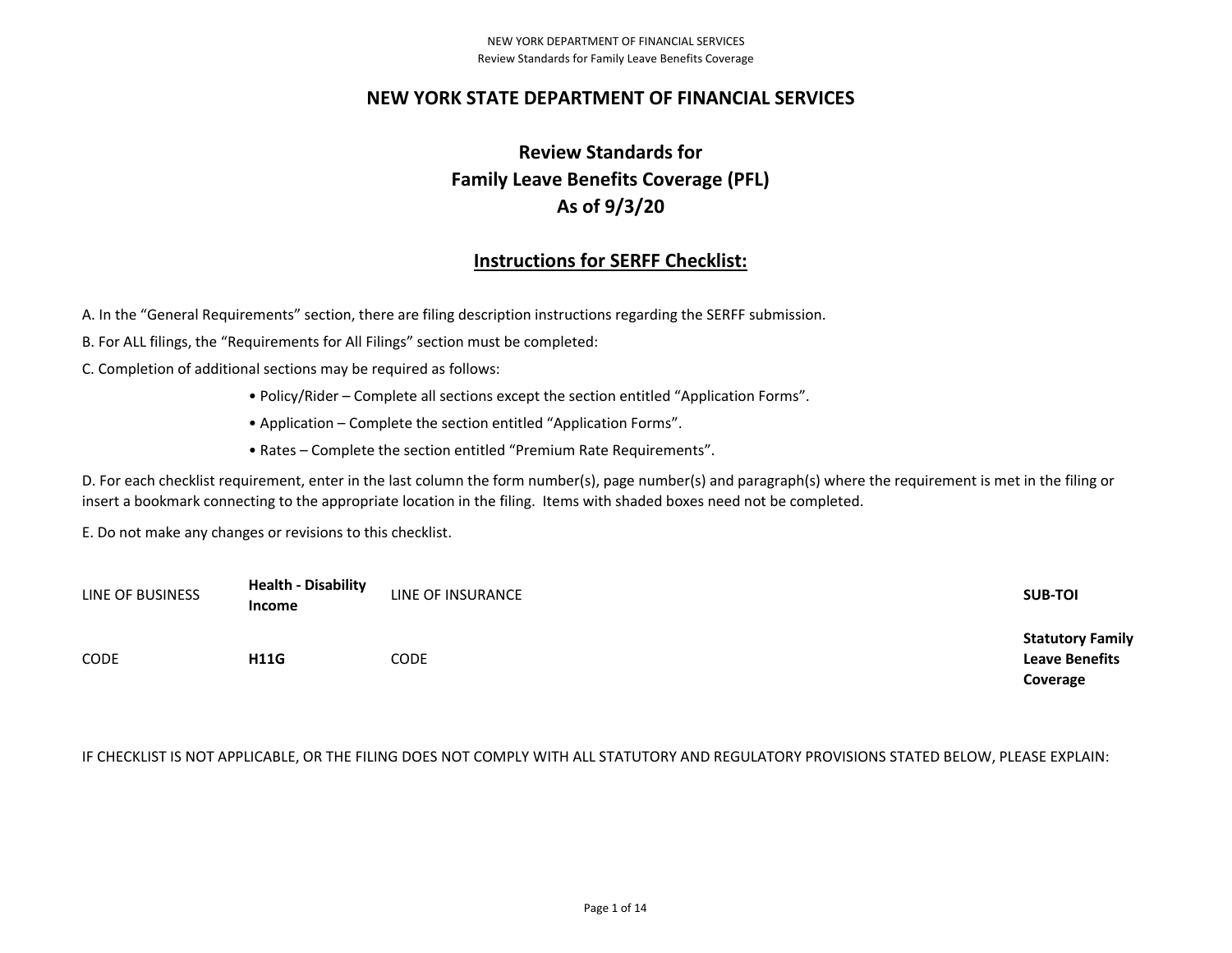### NEW YORK DEPARTMENT OF FINANCIAL SERVICES Review Standards for Family Leave Benefits Coverage

| <b>REVIEW</b><br><b>REQUIREMENTS</b>  | <b>REFERENCE</b>                                    | <b>DESCRIPTION OF REVIEW STANDARDS REQUIREMENTS</b>                                                                                                                                                                                                                                                                                                                                                                                                                                                                                                                                                                                                                                                                               | <b>LOCATION</b><br><b>OF</b><br><b>STANDARD</b><br><b>IN FILING</b> |
|---------------------------------------|-----------------------------------------------------|-----------------------------------------------------------------------------------------------------------------------------------------------------------------------------------------------------------------------------------------------------------------------------------------------------------------------------------------------------------------------------------------------------------------------------------------------------------------------------------------------------------------------------------------------------------------------------------------------------------------------------------------------------------------------------------------------------------------------------------|---------------------------------------------------------------------|
| <b>GENERAL</b><br><b>REQUIREMENTS</b> |                                                     | Note: For the purposes of this checklist, the following terms and acronyms have the meanings<br>provided below:<br>"Chair" means the Chair of the NYS Workers' Compensation Board.<br>"DBL" means statutory disability benefits pursuant to Article 9 of the NYS Workers'<br>Compensation Law.<br>"DFS" means the NYS Department of Financial Services.<br>"PFL" means family leave benefits pursuant to Article 9 of the NYS Workers' Compensation Law.<br>"Rider" also includes a stand-alone PFL policy issued in accordance with 11 NYCRR 363.6(b).<br>"Superintendent" means the Superintendent of Financial Services.<br>"WCB" means the NYS Workers' Compensation Board.<br>"WCL" means the NYS Workers' Compensation Law. |                                                                     |
| Compliance with WCL                   | 11 NYCRR 363.6(c)                                   | Coverage for PFL benefits must comply with the requirements of WCL Article 9.                                                                                                                                                                                                                                                                                                                                                                                                                                                                                                                                                                                                                                                     |                                                                     |
| Compliance with WCB<br>Regulations    | 11 NYCRR 363.6(e)                                   | Coverage for PFL benefits must comply with the regulations promulgated by the Chair in 12<br>NYCRR Parts 360, 361 & 380.                                                                                                                                                                                                                                                                                                                                                                                                                                                                                                                                                                                                          |                                                                     |
| Compliance with DFS<br>Regulation     | 11 NYCRR Part 363                                   | Coverage for PFL benefits must comply with the regulation promulgated by the Superintendent<br>in 11 NYCRR Part 363.                                                                                                                                                                                                                                                                                                                                                                                                                                                                                                                                                                                                              |                                                                     |
| PFL By Rider                          | 11 NYCRR<br>363.6(a)(2)                             | Except as provided in 11 NYCRR 363.6(b), coverage for PFL shall be provided by rider to a DBL<br>policy issued pursuant to WCL Article 9.                                                                                                                                                                                                                                                                                                                                                                                                                                                                                                                                                                                         |                                                                     |
| <b>SERFF Filing Description</b>       |                                                     | When completing the Filing Description field on the General Information Tab in the SERFF Filing,<br>identify the file as a PFL submission. Also indicate the form number, approval date, and State<br>Tracking Number of the DBL policy to which the PFL rider will attach. If there is more than one<br>DBL policy, please list the information for all DBL policies.                                                                                                                                                                                                                                                                                                                                                            |                                                                     |
| Reports                               | WCL § 208(2)<br>12 NYCRR 380-7.10<br>11 NYCRR 363.8 | The issuer shall provide reports to the WCB and DFS as requested.                                                                                                                                                                                                                                                                                                                                                                                                                                                                                                                                                                                                                                                                 |                                                                     |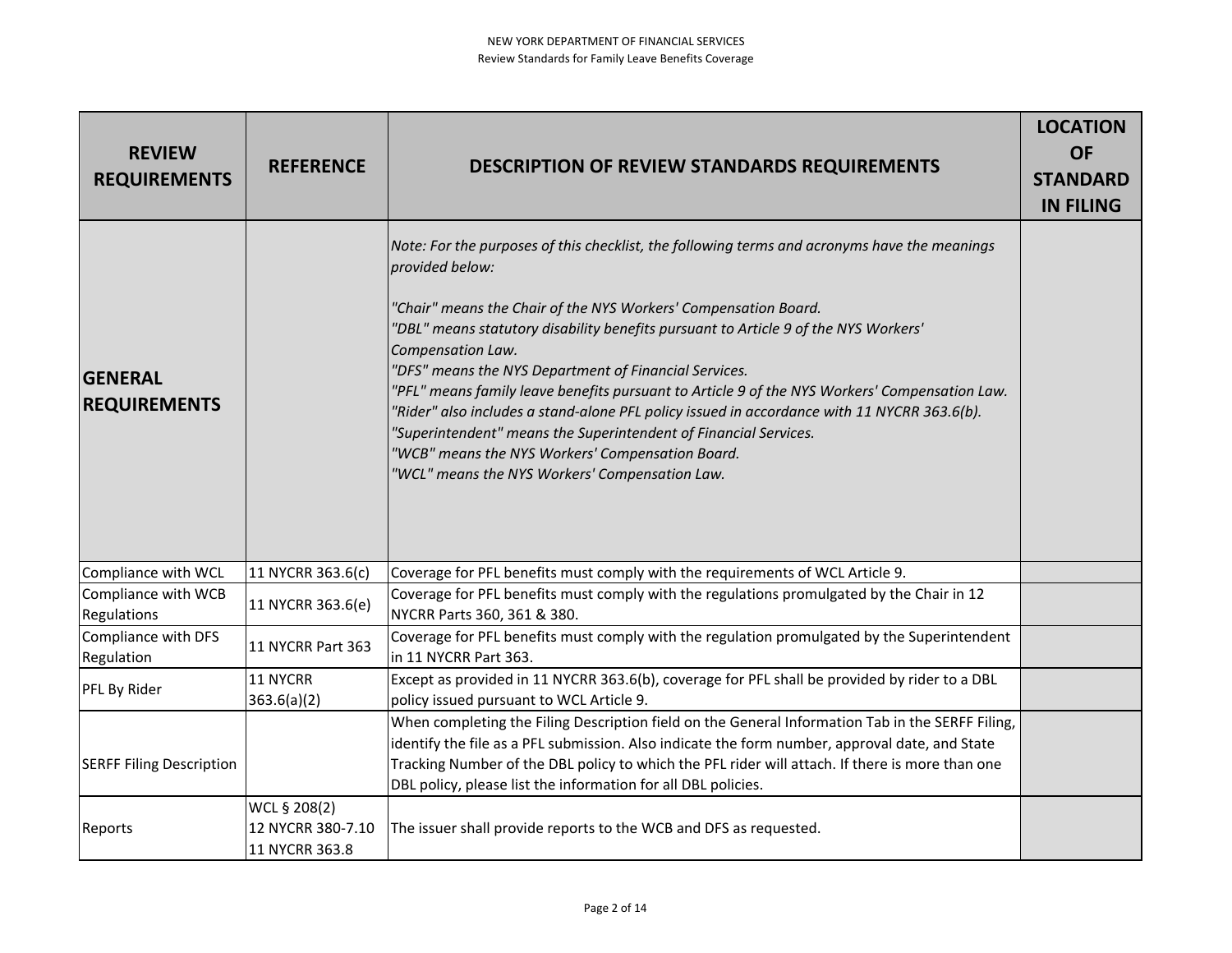| <b>REVIEW</b><br><b>REQUIREMENTS</b>          | <b>REFERENCE</b>                         | <b>DESCRIPTION OF REVIEW STANDARDS REQUIREMENTS</b>                                                                                                                                                                                                                                                                                                                                                                                                                                                                                                                                                                                                                                                                                                                                                                                                                                                                                                                                                                                                                                                                           | <b>LOCATION</b><br><b>OF</b><br><b>STANDARD</b><br><b>IN FILING</b> |
|-----------------------------------------------|------------------------------------------|-------------------------------------------------------------------------------------------------------------------------------------------------------------------------------------------------------------------------------------------------------------------------------------------------------------------------------------------------------------------------------------------------------------------------------------------------------------------------------------------------------------------------------------------------------------------------------------------------------------------------------------------------------------------------------------------------------------------------------------------------------------------------------------------------------------------------------------------------------------------------------------------------------------------------------------------------------------------------------------------------------------------------------------------------------------------------------------------------------------------------------|---------------------------------------------------------------------|
| <b>REQUIREMENTS</b><br><b>FOR ALL FILINGS</b> |                                          |                                                                                                                                                                                                                                                                                                                                                                                                                                                                                                                                                                                                                                                                                                                                                                                                                                                                                                                                                                                                                                                                                                                               | Form/Page/<br>Paragraph<br>Reference                                |
| <b>IMODEL LANGUAGE</b><br><b>REQUIRED</b>     | <b>WCL §226</b><br>11 NYCRR 363.6(d)     | The rider adheres to the Model Language. A stand-alone PFL policy issued in accordance with 11<br>NYCRR 363.6(b) adheres to the Model Language and must also include the provisions required<br>pursuant to WCL §226.<br>Note: The PFL Model Language is available on the DFS website.                                                                                                                                                                                                                                                                                                                                                                                                                                                                                                                                                                                                                                                                                                                                                                                                                                        |                                                                     |
| Form Requirements                             | 11 NYCRR 52.31(b),<br>(d), (e), (f), (I) | The filing must meet the following requirements:<br>° The form contains no strikeouts. §52.31(b).<br><sup>o</sup> The form is designated by a form number made up of numerical digits and/or letters in the<br>lower left-hand corner of the first page. §52.31(d).<br>∘ The form is submitted in the form intended for actual use. §52.31(e).<br>. All blank spaces are filled in with hypothetical data. §52.31(f).<br><sup>o</sup> If the form contains illustrative material, it does so only for items that may vary from case to<br>case, such as names, dates, and eligibility requirements. §52.31(I).<br><sup>o</sup> To the extent permitted in the PFL Model Language, portions of other provisions may be<br>submitted as variable, if suitably indicated by red ink, bracketing or underlining and an<br>explanatory memorandum must be submitted that clearly indicates the nature and scope of the<br>variations to be used. An explanatory memorandum may not use terms such as "will conform to<br>law" or "as requested by policyholder or contractholder" to describe the variable material.<br>§52.31(I). |                                                                     |
| Signature of Company<br>Officer               | IL §3221(a)(2)                           | The signature, name, and title of a company officer appear prominently on the rider.                                                                                                                                                                                                                                                                                                                                                                                                                                                                                                                                                                                                                                                                                                                                                                                                                                                                                                                                                                                                                                          |                                                                     |
|                                               | 11 NYCRR 363.6(i)                        | Regardless of the policy's issue or renewal date, the premium to be charged for PFL shall be<br>based on the amount set by the Superintendent for the applicable portion of the policy period.                                                                                                                                                                                                                                                                                                                                                                                                                                                                                                                                                                                                                                                                                                                                                                                                                                                                                                                                |                                                                     |
|                                               | 363.4(a)(5)                              | 11 NYCRR 363.3(i) & The premium rate set by the Superintendent shall be the maximum amount an employer is<br>authorized to collect from each of its employees to fund PFL.                                                                                                                                                                                                                                                                                                                                                                                                                                                                                                                                                                                                                                                                                                                                                                                                                                                                                                                                                    |                                                                     |
| <b>PREMIUMS</b>                               | <b>WCL §209</b>                          | The employer is responsible to collect the premium contributions for the statutory PFL coverage<br>from each covered employee. The employer is not required to fund any portion of the statutory<br>PFL benefit.                                                                                                                                                                                                                                                                                                                                                                                                                                                                                                                                                                                                                                                                                                                                                                                                                                                                                                              |                                                                     |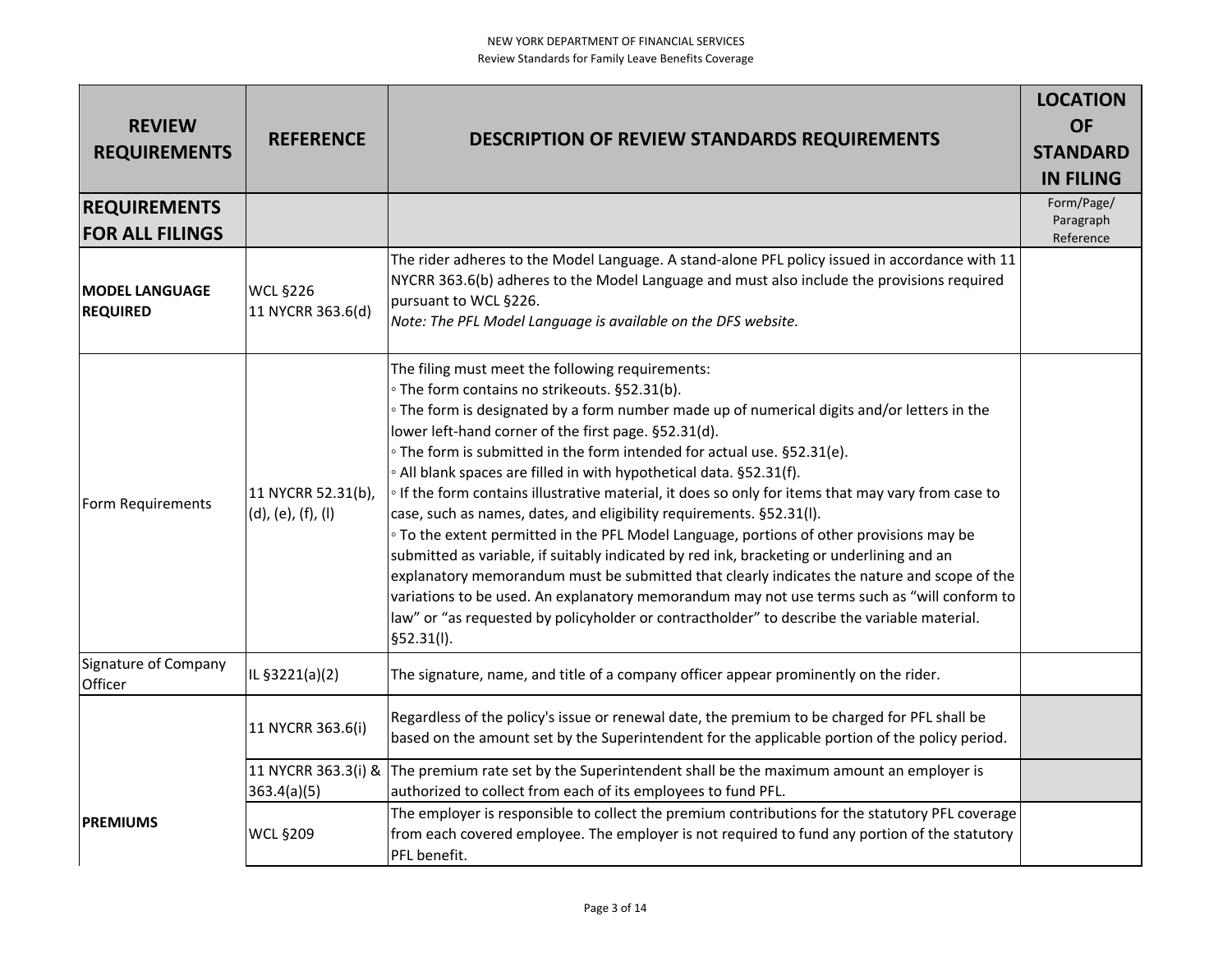| <b>REVIEW</b><br><b>REQUIREMENTS</b> | <b>REFERENCE</b>           | <b>DESCRIPTION OF REVIEW STANDARDS REQUIREMENTS</b>                                                                                                                                                                                                                                                                                                                                                                                                                                                                                                                                                                                                                                                                                                                                                                                                                                                                                                                                                                                                                                                                                       | <b>LOCATION</b><br><b>OF</b><br><b>STANDARD</b><br><b>IN FILING</b> |
|--------------------------------------|----------------------------|-------------------------------------------------------------------------------------------------------------------------------------------------------------------------------------------------------------------------------------------------------------------------------------------------------------------------------------------------------------------------------------------------------------------------------------------------------------------------------------------------------------------------------------------------------------------------------------------------------------------------------------------------------------------------------------------------------------------------------------------------------------------------------------------------------------------------------------------------------------------------------------------------------------------------------------------------------------------------------------------------------------------------------------------------------------------------------------------------------------------------------------------|---------------------------------------------------------------------|
|                                      | 12 NYCRR 380-              | An employer may collect employee premium contributions for PFL while an employee is                                                                                                                                                                                                                                                                                                                                                                                                                                                                                                                                                                                                                                                                                                                                                                                                                                                                                                                                                                                                                                                       |                                                                     |
|                                      | 7.2(b)(4)<br>12 NYCRR 380- | receiving PFL benefits.<br>An employer may not collect employee premium contributions for PFL if an employee is taking                                                                                                                                                                                                                                                                                                                                                                                                                                                                                                                                                                                                                                                                                                                                                                                                                                                                                                                                                                                                                    |                                                                     |
|                                      | 7.2(b)(4)                  | DBL leave and has not yet acquired eligibility for PFL.                                                                                                                                                                                                                                                                                                                                                                                                                                                                                                                                                                                                                                                                                                                                                                                                                                                                                                                                                                                                                                                                                   |                                                                     |
| <b>ELIGIBILITY</b>                   | 12 NYCRR 380-2.5(a)        | The rider provides that a NY employee of a covered employer whose regular employment<br>schedule is 20 or more hours per week will become eligible to receive PFL benefits, provided:<br>the employee has been in employment of the covered employer for at least 26 consecutive<br>work weeks preceeding the first full day leave begins; the employee has been in employment of<br>the covered employer during the work period usual to and available during the entirety of 26<br>consecutive weeks preceeding the first full day leave begins in any trade or business in which<br>the employee is regularly employed and in which hiring from day to day is the usual<br>employment practice; or the employee has been in employment of the covered employer<br>during the work period usual to and available during the entirety of at least 26 consecutive<br>weeks preceding the first full day leave begins and such consecutive weeks are tolled by the<br>employer during periods of absence that are due to the nonconsecutive nature of that<br>employment and employment is not terminated during those periods of absence. |                                                                     |
|                                      |                            | The rider provides that a NY employee of a covered employer whose regular employment<br>12 NYCRR 380-2.5(b) schedule is less than 20 hours per week will become eligible to receive PFL benefits after<br>working 175 days in such employment preceeding the first full day leave begins.                                                                                                                                                                                                                                                                                                                                                                                                                                                                                                                                                                                                                                                                                                                                                                                                                                                 |                                                                     |
|                                      | WCL § 201(6)(B) &          | PFL coverage shall be limited to NY employees meeting the definition of employment in WCL                                                                                                                                                                                                                                                                                                                                                                                                                                                                                                                                                                                                                                                                                                                                                                                                                                                                                                                                                                                                                                                 |                                                                     |
|                                      | (C)                        | \$201(6)(B) & (C).                                                                                                                                                                                                                                                                                                                                                                                                                                                                                                                                                                                                                                                                                                                                                                                                                                                                                                                                                                                                                                                                                                                        |                                                                     |
| <b>Determining Eligibility</b>       |                            | The rider provides that in determining eligibility for PFL, the use of scheduled vacation, sick,<br>personal, or other time away from work that has been approved by the employer; or other<br>12 NYCRR 380-2.5(d) periods where the employee is away from work but is still considered to be an employee by the<br>employer, shall be counted as days/weeks of employment, as long as the required PFL premium<br>is paid by the employee during such periods of time.                                                                                                                                                                                                                                                                                                                                                                                                                                                                                                                                                                                                                                                                   |                                                                     |
|                                      | 12 NYCRR 380-2.5(e)        | The rider provides that periods of DBL shall not be counted as days/weeks of employment for<br>determining eligibility for PFL.                                                                                                                                                                                                                                                                                                                                                                                                                                                                                                                                                                                                                                                                                                                                                                                                                                                                                                                                                                                                           |                                                                     |
|                                      | 12 NYCRR 380-2.5(f)        | The rider provides that the combination of DBL benefits and PFL benefits shall not exceed 26<br>weeks within the same period of 52 consecutive calendar weeks.                                                                                                                                                                                                                                                                                                                                                                                                                                                                                                                                                                                                                                                                                                                                                                                                                                                                                                                                                                            |                                                                     |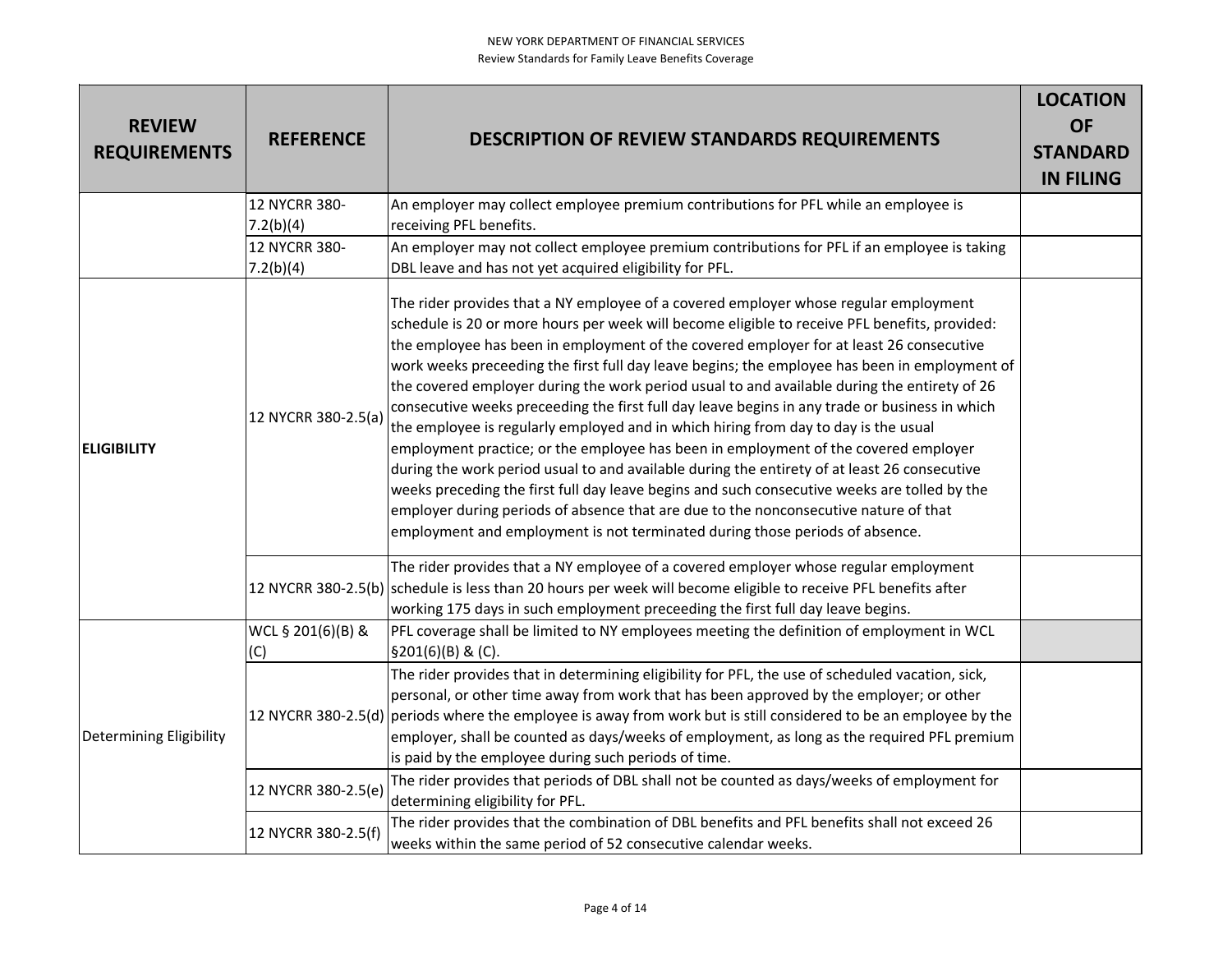| <b>REVIEW</b><br><b>REQUIREMENTS</b>           | <b>REFERENCE</b>                           | <b>DESCRIPTION OF REVIEW STANDARDS REQUIREMENTS</b>                                                                                                                                                                                                                                                                                                                                                                                                                                                                                                                                         | <b>LOCATION</b><br><b>OF</b><br><b>STANDARD</b><br><b>IN FILING</b> |
|------------------------------------------------|--------------------------------------------|---------------------------------------------------------------------------------------------------------------------------------------------------------------------------------------------------------------------------------------------------------------------------------------------------------------------------------------------------------------------------------------------------------------------------------------------------------------------------------------------------------------------------------------------------------------------------------------------|---------------------------------------------------------------------|
| <b>FMLA</b>                                    | 12 NYCRR 380-2.5(g)                        | The rider provides that in the event that a period of PFL benefits received by an eligible<br>employee is concurrently designated as leave pursuant to the Family and Medical Leave Act<br>("FMLA") by an employer, the employer shall comply with the notification requirements<br>pursuant to 12 NYCRR 380-2.5(g).                                                                                                                                                                                                                                                                        |                                                                     |
| <b>QUALIFYING EVENTS</b>                       | WCL § 201(15)<br>12 NYCRR 380-2.2(a)       | The rider includes a description of the events that qualify an employee to take PFL. These<br>events include any leave taken from work by an employee: to participate in providing care for a<br>family member with a serious health condition; to bond with the employee's child during the<br>first 12 months after the child's birth or placement for adoption or foster care, or before the<br>actual placement or adoption of a child if an absence from work is required for the placement<br>for adoption or foster care to proceed; or because of any qualifying military exigency. |                                                                     |
| <b>NOTICE OF</b><br><b>CLAIM/CLAIMS FILING</b> |                                            |                                                                                                                                                                                                                                                                                                                                                                                                                                                                                                                                                                                             |                                                                     |
| Notice of Foreseeable<br>Leave                 | 12 NYCRR 380-3.1(a)<br>12 NYCRR 380-3.2(a) | The rider provides that the employee give the employer at least 30 days advance notice before<br>foreseeable leave is to begin and include the timing and duration of the leave. If 30 days<br>advance notice is not practicable, then notice must be given as soon as practicable.                                                                                                                                                                                                                                                                                                         |                                                                     |
|                                                | 12 NYCRR 380-3.4(b)                        | Where the rider is purchased by a sole proprietor, member of a limited liability company,<br>member of a limited liability partnership, or other self-employed person, the rider must provide<br>that the policyholder give 30 days advance notice to the issuer prior to the first day of leave<br>taken by the policyholder for a foreseeable qualifying event or as soon as practicable.                                                                                                                                                                                                 |                                                                     |
| Notice of Unforeseeable<br>Leave               | 12 NYCRR 380-3.1(b)                        | The rider provides that notice of the need for unforeseeable leave shall be made as soon as<br>practicable.                                                                                                                                                                                                                                                                                                                                                                                                                                                                                 |                                                                     |
| Notice of Intermittent<br>Leave                | 12 NYCRR 380-3.1(c)                        | The rider provides that the employee should consult the employer on whether the employer<br>may require the employee to provide notice as soon as practicable before each day of<br>intermittent leave.                                                                                                                                                                                                                                                                                                                                                                                     |                                                                     |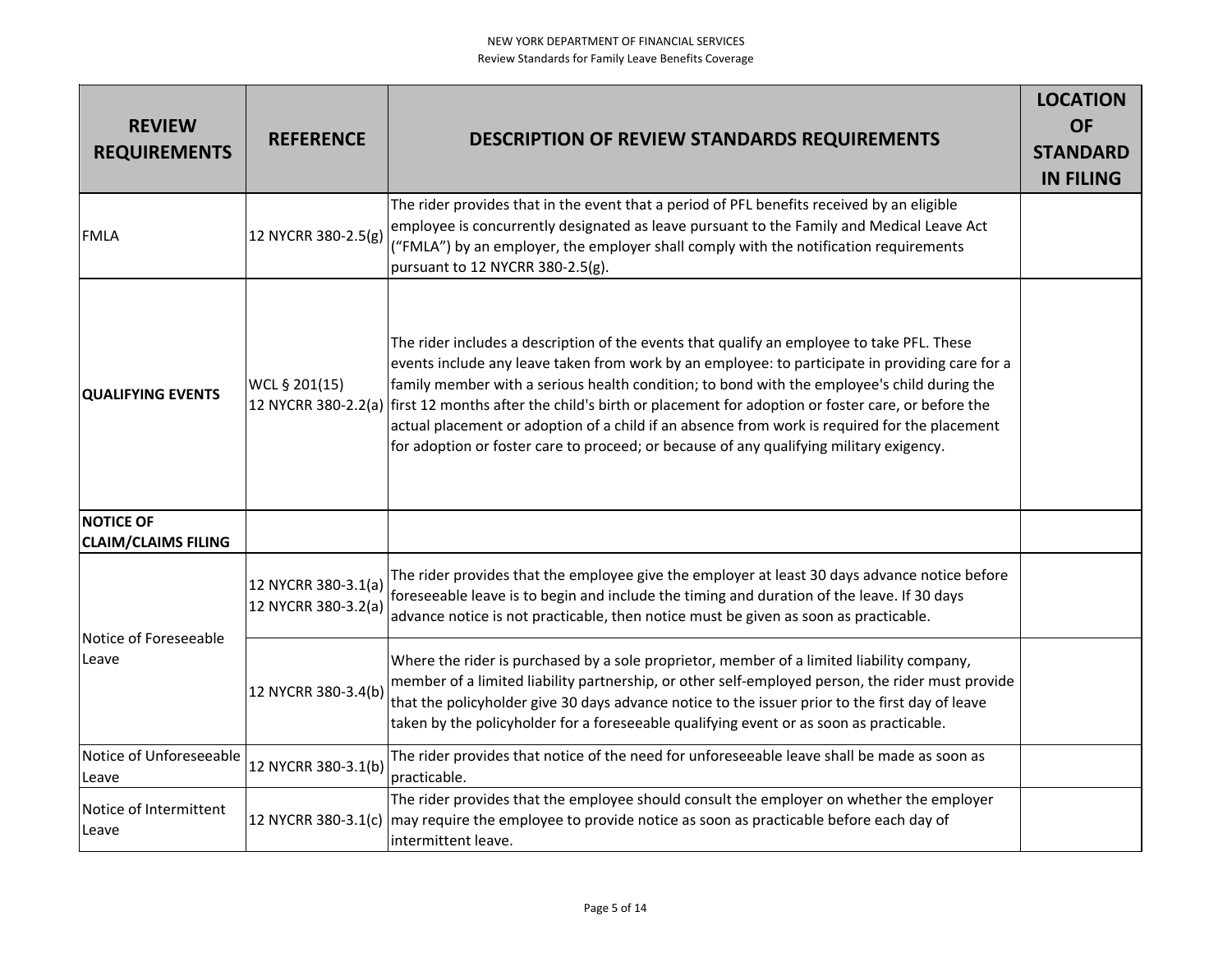| <b>REVIEW</b><br><b>REQUIREMENTS</b> | <b>REFERENCE</b>                       | <b>DESCRIPTION OF REVIEW STANDARDS REQUIREMENTS</b>                                                                                                                                                                                                                                                                                                                                                                                                                                                                                                                                                | <b>LOCATION</b><br><b>OF</b><br><b>STANDARD</b><br><b>IN FILING</b> |
|--------------------------------------|----------------------------------------|----------------------------------------------------------------------------------------------------------------------------------------------------------------------------------------------------------------------------------------------------------------------------------------------------------------------------------------------------------------------------------------------------------------------------------------------------------------------------------------------------------------------------------------------------------------------------------------------------|---------------------------------------------------------------------|
| Schedule of Intermittent<br>Leave    | 12 NYCRR 380-4.1(b)                    | The rider provides that an employee shall advise the employer and issuer of the schedule for<br>intermittent leave.                                                                                                                                                                                                                                                                                                                                                                                                                                                                                |                                                                     |
| Filing a Claim                       | 12 NYCRR 380-5.1                       | The rider provides that the employee must complete the Request for PFL in the format<br>prescribed by the Chair (PFL-1 through PFL-5 forms) or give notice of claim in another format<br>designated by the issuer. Any other format used must solicit the same information as that<br>contained in the PFL-1 form.<br>Note: Forms PFL-1 through PFL-5 are claim forms that are available on the New York State Paid<br>Family Leave website or from the issuer.                                                                                                                                    |                                                                     |
|                                      |                                        | The rider provides that the employee must provide the employer with the Request for PFL so<br>12 NYCRR 380-5.1(a) that the employer can complete the employer information. The rider provides that the<br>employer must return the completed Request to the employee within 3 business days.                                                                                                                                                                                                                                                                                                       |                                                                     |
|                                      | <b>WCL §217</b><br>12 NYCRR 380-5.1(b) | The rider provides that the employee must submit a completed Request for PFL to the issuer no<br>later than 30 days from the first day of leave. The Request should be accompanied by the<br>information supplied by the employer and any necessary certifications or proof of claim<br>documentation. If the Chair agrees that it was not reasonably possible to furnish the completed<br>request for PFL together with the necessary certifications or proof of claim documentation<br>within 30 days, then it must be submitted as soon as possible within the period of actual leave<br>taken. |                                                                     |
|                                      |                                        | The rider provides that a claim for PFL is considered complete when the employee submits a<br>12 NYCRR 380-4.1(a) Request for PFL together with the necessary certifications or proof of claim documentation to<br>the issuer.                                                                                                                                                                                                                                                                                                                                                                     |                                                                     |
|                                      | <b>WCL §217</b>                        | The rider provides that for a previously unspecified day of intermittent leave, the request for<br>12 NYCRR 380-4.1(b) payment must be made within 30 days of the leave.                                                                                                                                                                                                                                                                                                                                                                                                                           |                                                                     |
|                                      | 12 NYCRR 380-5.4(i)                    | The issuer on the first day of PFL taken by the employee will be deemed the issuer for the whole<br>period of PFL for a 52 week period from the first day of leave taken, except that when an<br>employee changes employer with a different issuer, the existing issuer's coverage of the<br>employee is terminated, and the employee must become eligible under the new covered<br>employer's coverage.                                                                                                                                                                                           |                                                                     |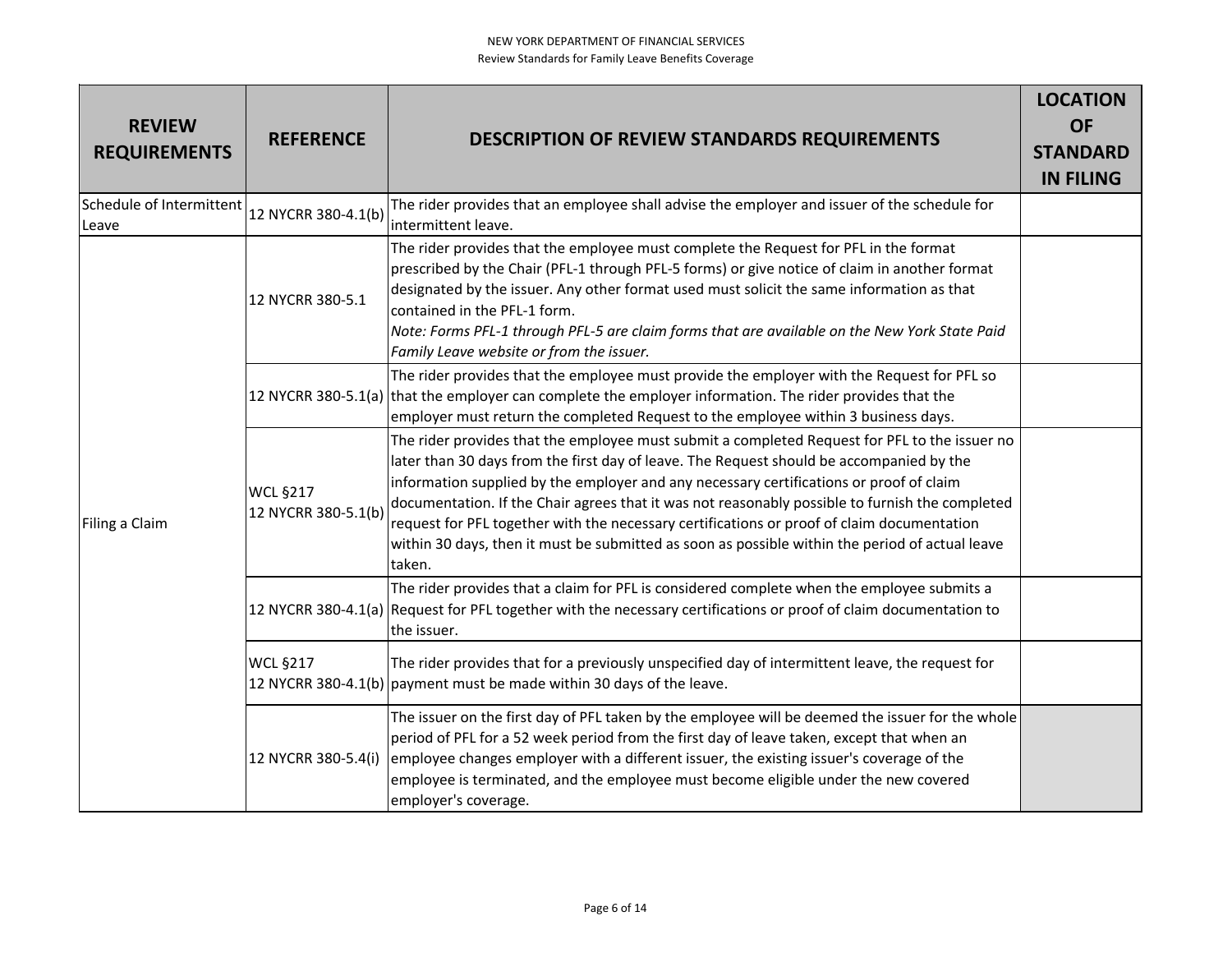| <b>REVIEW</b><br><b>REQUIREMENTS</b>                          | <b>REFERENCE</b>                                         | <b>DESCRIPTION OF REVIEW STANDARDS REQUIREMENTS</b>                                                                                                                                                                                                                                                                                                                                                                                                                                                                                                                                                         | <b>LOCATION</b><br><b>OF</b><br><b>STANDARD</b><br><b>IN FILING</b> |
|---------------------------------------------------------------|----------------------------------------------------------|-------------------------------------------------------------------------------------------------------------------------------------------------------------------------------------------------------------------------------------------------------------------------------------------------------------------------------------------------------------------------------------------------------------------------------------------------------------------------------------------------------------------------------------------------------------------------------------------------------------|---------------------------------------------------------------------|
|                                                               | 12 NYCRR 380-4.2<br>12 NYCRR 380-4.3<br>12 NYCRR 380-4.4 | The rider provides that the requirements for certifications or proof of claim documentation for a<br>qualifying event must be in the format prescribed by the Chair or any other format that<br>complies with all requirements.                                                                                                                                                                                                                                                                                                                                                                             |                                                                     |
| Certification/Proof                                           |                                                          | The rider provides that no benefits shall be required to be paid by the issuer until the completed<br>12 NYCRR 380-5.1(c) Request for PFL together with the necessary certifications or proof of claim documentation have<br>been submitted to the issuer.                                                                                                                                                                                                                                                                                                                                                  |                                                                     |
| Alternate, Incomplete,<br>and Advance Requests<br>for PFL     | 12 NYCRR 380-5.2<br>12 NYCRR 380-5.3<br>12 NYCRR 380-5.4 | The rider provides the steps to be taken where there is an alternate request for PFL, an<br>incomplete request for PFL, or an advance request for PFL for foreseeable qualifying events.                                                                                                                                                                                                                                                                                                                                                                                                                    |                                                                     |
| Verification Relating to a<br>Qualifying Military<br>Exigency | 12 NYCRR 380-4.3(c)                                      | The rider provides that an employee must submit a complete and sufficient certification to<br>support the employee's Request for PFL because of a qualifying military exigency. The issuer<br>may verify the employee's appointments with third parties and verify a military member's active<br>duty status.                                                                                                                                                                                                                                                                                               |                                                                     |
| Employee Must Provide<br>Complete Certification               |                                                          | In the case of a serious health condition of a family member, the rider provides that failure by<br>12 NYCRR 380-4.2(c) an employee to provide the issuer with a complete and sufficient certification may result in the<br>denial of family leave benefits.                                                                                                                                                                                                                                                                                                                                                |                                                                     |
| Certification Updates                                         |                                                          | The rider provides that the issuer may require updates to the Request for PFL, certifications, or<br>12 NYCRR 380-6.1(a) proof of claim documentation for subsequent periods of PFL not covered by the initial claim<br>documentation during the 52 week period following the initial Request for PFL.                                                                                                                                                                                                                                                                                                      |                                                                     |
| Advance Request for PFL 12 NYCRR 380-5.3                      |                                                          | The rider provides that an issuer may receive a Request for PFL in advance of a foreseeable<br>qualifying event and will not deny the claim for incompleteness but rather will provide the<br>employee, within five business days, notice that the claim is pending, a list of missing<br>information, instructions for how to submit the missing information, and contact information.<br>Once a completed Request for PFL is received, the issuer shall provide to the employee a<br>confirmation of receipt of a complete claim within 3 business days and must pay or deny the<br>claim within 18 days. |                                                                     |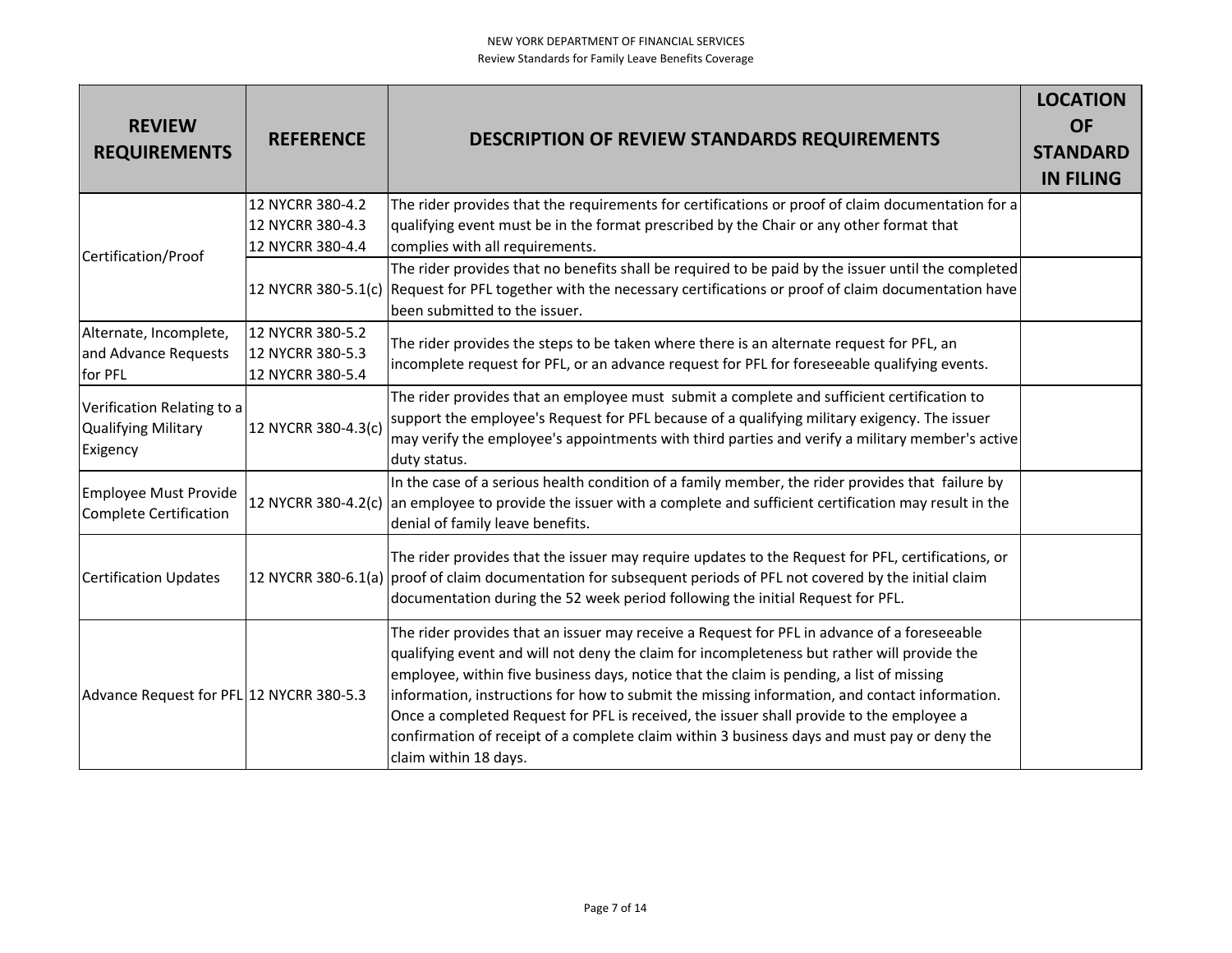| <b>REVIEW</b><br><b>REQUIREMENTS</b>                 | <b>REFERENCE</b>                     | <b>DESCRIPTION OF REVIEW STANDARDS REQUIREMENTS</b>                                                                                                                                                                                                                                                                                                                                                                                                         | <b>LOCATION</b><br><b>OF</b><br><b>STANDARD</b><br><b>IN FILING</b> |
|------------------------------------------------------|--------------------------------------|-------------------------------------------------------------------------------------------------------------------------------------------------------------------------------------------------------------------------------------------------------------------------------------------------------------------------------------------------------------------------------------------------------------------------------------------------------------|---------------------------------------------------------------------|
|                                                      |                                      | The rider provides that the issuer must pay or deny the claim within 18 days of receipt of a<br>completed Request for PFL with the necessary certification or proof of claim documentation.<br>12 NYCRR 380-5.4(a) The rider provides that in the event a completed request is received more than 18 days before<br>the occurrence of a qualifying event, the issuer shall send payment to the employee within five<br>days following the qualifying event. |                                                                     |
|                                                      | 12 NYCRR 380-<br>$5.4(a)(1)$ & (d)   | The issuer may deny a claim for any of the reasons specified in 12 NYCRR 380-5.4(d).                                                                                                                                                                                                                                                                                                                                                                        |                                                                     |
| Acceptance or Denial of<br>a Claim                   | 12 NYCRR 380-<br>$5.4(b)$ , (e), (f) | The rider provides that a claim may be denied without prejudice for an incomplete claim or<br>insufficient certification/proof of eligibility. The issuer may not deny a claim for failure of the<br>employer to complete its section. If the employee is eligible at the time of submission of the<br>Request for PFL, the issuer must accept the claim and make payment within 18 days or else will<br>be subject to penalties.                           |                                                                     |
|                                                      | 12 NYCRR 380-5.4(c)                  | The rider provides that if the claim is denied without prejudice due to an incomplete claim, the<br>issuer must notify the employee of each piece of required information which is missing. If the<br>claim is not refiled within 30 days from when leave was first taken, the issuer may deny the<br>claim.                                                                                                                                                |                                                                     |
| Partial Denial of Claim                              | 12 NYCRR 380-3.5                     | The rider provides that when an employee fails to give advance notice of foreseeable leave to<br>an employer, the employer may request that the issuer delay the payment of benefits to the<br>employee for a period of up to 30 days from the date notice is provided.                                                                                                                                                                                     |                                                                     |
| <b>Withholding Payment</b><br>for Intermittent Leave |                                      | The rider provides that when the dates for intermittent leave are not specified on the Request<br>12 NYCRR 380-4.1(b) for PFL, the issuer may withhold payment pending submission of a request for payment<br>together with the dates of intermittent leave.                                                                                                                                                                                                |                                                                     |
| <b>BENEFITS</b>                                      |                                      |                                                                                                                                                                                                                                                                                                                                                                                                                                                             |                                                                     |
| <b>Weekly Benefit</b>                                | WCL § 204(2)                         | The rider sets forth the amount and duration of the weekly benefit in accordance with WCL<br>\$204(2).                                                                                                                                                                                                                                                                                                                                                      |                                                                     |
| <b>Benefit Rate</b>                                  | 12 NYCRR 380-6.1(a)                  | The rider provides that the benefit rate for the employee's period of family leave is the rate as<br>set forth in WCL §204 that is in effect on the first day of family leave.                                                                                                                                                                                                                                                                              |                                                                     |
| Liability of Issuer                                  | 12 NYCRR 380-6.1(a)                  | The liability for PFL payable for a single qualifying event in a 52-week period shall be the liability<br>of the issuer providing coverage on the first day of family leave.                                                                                                                                                                                                                                                                                |                                                                     |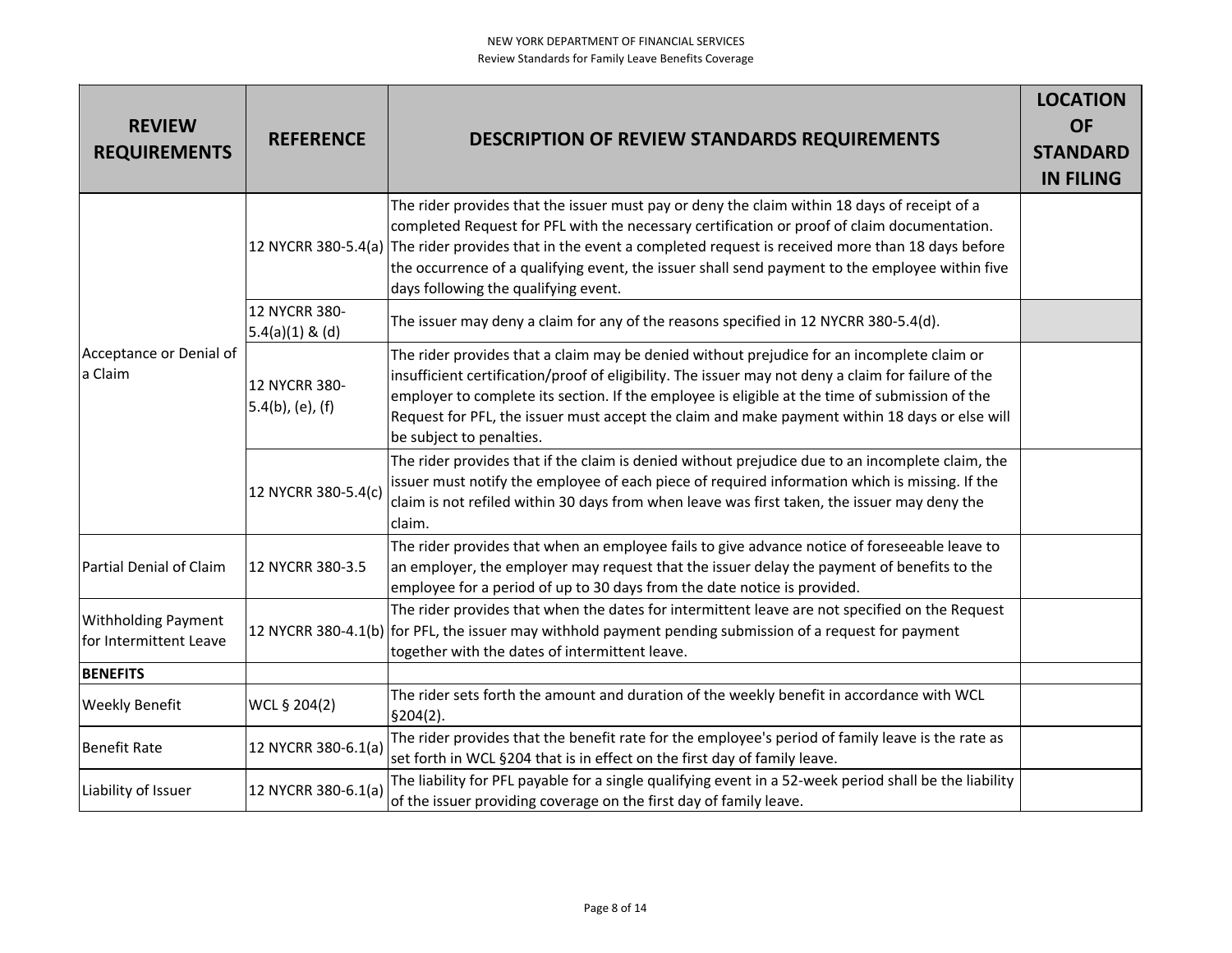| <b>REVIEW</b><br><b>REQUIREMENTS</b>                   | <b>REFERENCE</b>                                          | <b>DESCRIPTION OF REVIEW STANDARDS REQUIREMENTS</b>                                                                                                                                                                                                                                                                                                                                                                                                                                                                                                                            | <b>LOCATION</b><br><b>OF</b><br><b>STANDARD</b><br><b>IN FILING</b> |
|--------------------------------------------------------|-----------------------------------------------------------|--------------------------------------------------------------------------------------------------------------------------------------------------------------------------------------------------------------------------------------------------------------------------------------------------------------------------------------------------------------------------------------------------------------------------------------------------------------------------------------------------------------------------------------------------------------------------------|---------------------------------------------------------------------|
| Maximum Benefits in a<br>52 Consecutive Week<br>Period | WCL §204(2)<br>12 NYCRR 380-2.4(b)<br>12 NYCRR 380-6.2(d) | PFL benefits shall not exceed the maximum benefit amount and the maximum number of weeks<br>in a 52 consecutive week period pursuant to WCL §204(2).                                                                                                                                                                                                                                                                                                                                                                                                                           |                                                                     |
| 52 Consecutive Weeks                                   | 12 NYCRR 380-2.8<br>12 NYCRR<br>355.9(a)((8))             | The rider provides that 52 consecutive weeks is computed retroactively to the first day for<br>which benefits are currently being claimed. In no event may a single claim cover more than 52<br>consecutive weeks.                                                                                                                                                                                                                                                                                                                                                             |                                                                     |
| Additional or Enhanced<br><b>Benefits</b>              | 11 NYCRR 363.6(r)                                         | Any additional or enhanced benefits beyond those specified in WCL §204(2) are set forth in the<br>rider separately from the benefits specified in WCL §204(2). Additional or enhanced benefits are<br>limited to an increased percentage in the weekly benefit amount and/or an increased duration<br>of the benefit period specified in WCL §204(2).                                                                                                                                                                                                                          |                                                                     |
| <b>When Payments Due</b>                               | <b>WCL § 208</b>                                          | The rider sets forth when payment of PFL benefits must be made. The first payment of benefits<br>shall be paid within 18 days of receipt of a completed Request for PFL with the necessary<br>12 NYCRR 380-5.4(a) certification or proof of claim documentation. Thereafter, PFL benefits shall be paid biweekly. In<br>the event a completed Request for PFL benefits is received more than 18 days before the<br>occurrence of a qualifying event, the issuer shall send payment to the employee within five days<br>following the qualifying event.                         |                                                                     |
| Method of Payment                                      | 12 NYCRR 380-5.6(a)                                       | The rider provides that payment of PFL benefits may be made in the same manner as the<br>employee is paid wages from the employer (such as debit card, direct deposit, or check).                                                                                                                                                                                                                                                                                                                                                                                              |                                                                     |
| Employee May Choose<br>Method of Payment               | & (d)                                                     | The rider provides that if the issuer offers a choice of method of payment, the issuer will contact<br>the employee upon the receipt of the Request for PFL and may require the employee to choose<br>12 NYCRR 380-5.6(c) between debit card or direct deposit as the method of payment, unless the employee certifies<br>the need for payment by check. If the employee fails to choose a method of payment, the issuer<br>may elect to make payment using either a debit card or a check. The employee may elect at a<br>later time to change the default method of payment. |                                                                     |
| Written Notice<br><b>Regarding Payment</b>             | 12 NYCRR 380-5.6(e)                                       | The rider provides that for payment methods in addition to a check, the issuer must provide<br>employees with written notice that meets the requirements of 12 NYCRR 380-5.6(e).                                                                                                                                                                                                                                                                                                                                                                                               |                                                                     |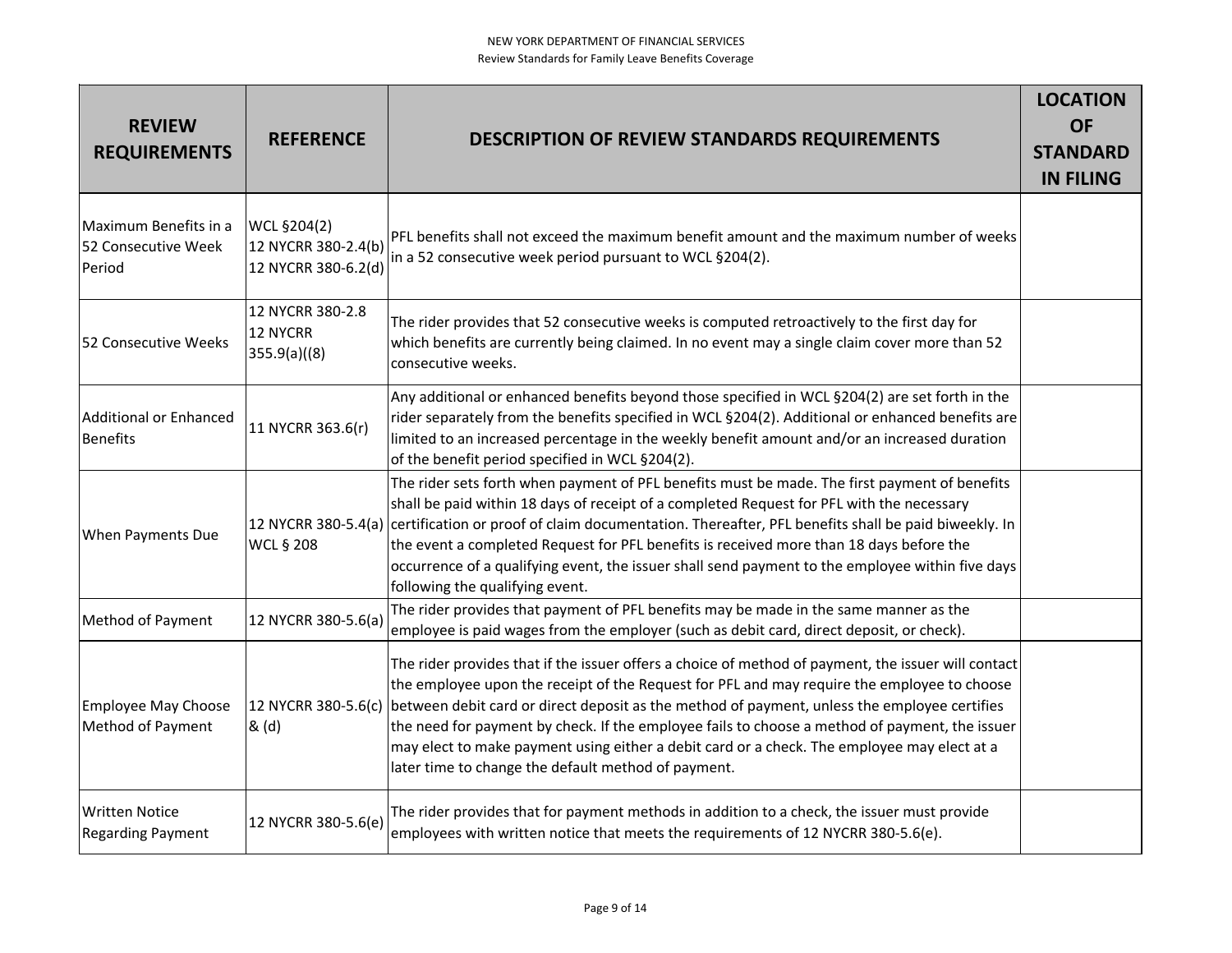| <b>REVIEW</b><br><b>REQUIREMENTS</b>                                                   | <b>REFERENCE</b>                                                                | <b>DESCRIPTION OF REVIEW STANDARDS REQUIREMENTS</b>                                                                                                                                                                                                                                                                                                                                                                                                            | <b>LOCATION</b><br><b>OF</b><br><b>STANDARD</b><br><b>IN FILING</b> |
|----------------------------------------------------------------------------------------|---------------------------------------------------------------------------------|----------------------------------------------------------------------------------------------------------------------------------------------------------------------------------------------------------------------------------------------------------------------------------------------------------------------------------------------------------------------------------------------------------------------------------------------------------------|---------------------------------------------------------------------|
| <b>EMPLOYER</b><br>REIMBURSEMENT                                                       |                                                                                 |                                                                                                                                                                                                                                                                                                                                                                                                                                                                |                                                                     |
| Employee Use of<br><b>Accruals and Employer</b><br><b>Request for</b><br>Reimbursement | WCL §205(2)(c)<br>12 NYCRR 380-6.2(a)                                           | The rider provides that where an employer provides an option to employees to charge all or<br>part of unused accruals or other paid time off to receive full salary and the employee exercises<br>that option, and the employee does not file a request for PFL benefits with the issuer, the<br>employer may request reimbursement from PFL benefits due by filing its claim for<br>reimbursement with the issuer in accordance with WCL §205(2)(c).          |                                                                     |
| <b>DISPUTE RESOLUTION</b>                                                              |                                                                                 |                                                                                                                                                                                                                                                                                                                                                                                                                                                                |                                                                     |
| Informal Resolution                                                                    | <b>WCL §217</b>                                                                 | The rider provides that the employee and issuer should make every effort to informally resolve<br>12 NYCRR 380-5.4(g) a denial of PFL benefits.                                                                                                                                                                                                                                                                                                                |                                                                     |
| Arbitration                                                                            | WCL §§ 221, 226(7)<br>12 NYCRR 380-9.1                                          | The rider provides that in the event an informal resolution is unsuccessful, any party may seek a<br>formal resolution through arbitration. Any claim-related dispute, including eligibility, benefit<br>rate, and duration of family leave, is subject to arbitration pursuant to procedures promulgated<br>or approved by the Chair.                                                                                                                         |                                                                     |
| <b>EXCLUSIONS/</b><br><b>LIMITATIONS</b>                                               |                                                                                 |                                                                                                                                                                                                                                                                                                                                                                                                                                                                |                                                                     |
| When benefits are not<br>payable                                                       | <b>WCL § 205</b>                                                                | The rider describes the circumstances for which PFL benefits are not payable in accordance with<br>WCL § 205.                                                                                                                                                                                                                                                                                                                                                  |                                                                     |
| Prohibition on<br>Concurrent Payments                                                  | WCL § 205(4)<br>11 NYCRR 363.6(h)<br>12 NYCRR 380-2.2(c)<br>12 NYCRR 380-2.4(c) | The rider provides that DBL benefits and PFL benefits shall not be payable concurrently.                                                                                                                                                                                                                                                                                                                                                                       |                                                                     |
| <b>Waiting Period</b>                                                                  | 11 NYCRR 363.6(j)                                                               | The rider provides that, where applicable, a sole proprietor, a member of a limited liability<br>company, a member of a limited liability partnership, or other self-employed person who elects<br>coverage under Article 9 of the WCL shall be subject to a waiting period of 2 years from the<br>effective date of this rider before PFL benefits are payable. During the 2 year waiting period,<br>premium contributions for PFL coverage shall be payable. |                                                                     |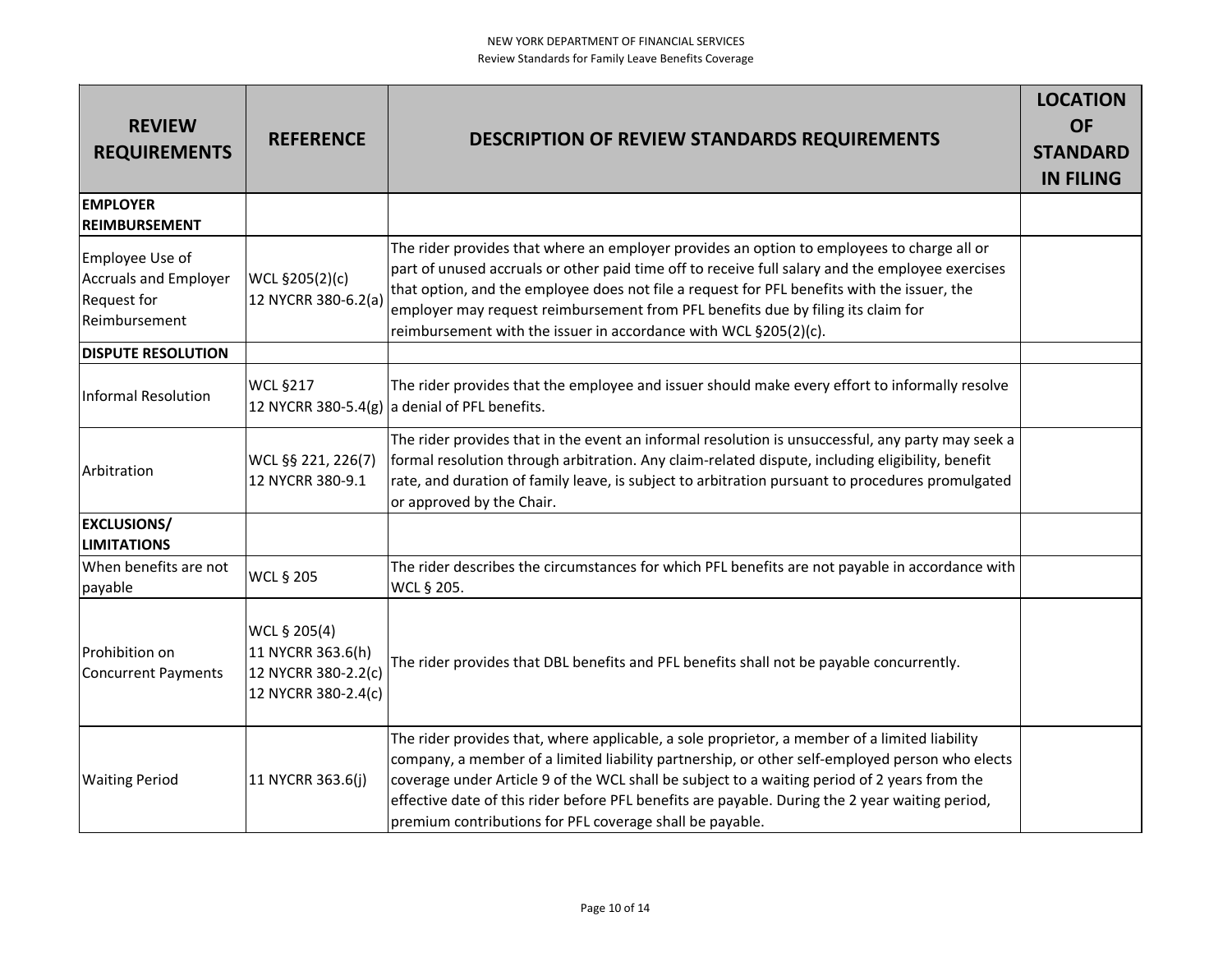| <b>REVIEW</b><br><b>REQUIREMENTS</b>                          | <b>REFERENCE</b>               | <b>DESCRIPTION OF REVIEW STANDARDS REQUIREMENTS</b>                                                                                                                                                                                                                                                                                                                                                                                                                                                                                                                                                                                                                                                                                                                                                                                                                                                                                                                                                                                                            | <b>LOCATION</b><br><b>OF</b><br><b>STANDARD</b><br><b>IN FILING</b> |
|---------------------------------------------------------------|--------------------------------|----------------------------------------------------------------------------------------------------------------------------------------------------------------------------------------------------------------------------------------------------------------------------------------------------------------------------------------------------------------------------------------------------------------------------------------------------------------------------------------------------------------------------------------------------------------------------------------------------------------------------------------------------------------------------------------------------------------------------------------------------------------------------------------------------------------------------------------------------------------------------------------------------------------------------------------------------------------------------------------------------------------------------------------------------------------|---------------------------------------------------------------------|
| <b>RENEWAL/</b><br><b>CANCELLATION/</b><br><b>TERMINATION</b> | 11 NYCRR<br>363.6(a)(3)        | The rider provides that the benefits contained within the rider shall renew or cancel/terminate<br>on the same renewal date or cancellation/termination date as the DBL policy.                                                                                                                                                                                                                                                                                                                                                                                                                                                                                                                                                                                                                                                                                                                                                                                                                                                                                |                                                                     |
| <b>DISCONTINUANCE</b>                                         | 11 NYCRR 363.6(I) &<br>(m)     | The rider provides that if the issuer elects to discontinue all DBL/PFL policies in one or more<br>group sizes (small, medium, large), the issuer will provide written notification of the proposed<br>discontinuance to the Superintendent, in accordance with 11 NYCRR 363.6(I) and (m), at least<br>90 days prior to the date of discontinuance of the coverage. This notification shall be in addition<br>to the notification to the employer required in the underlying DBL policy.                                                                                                                                                                                                                                                                                                                                                                                                                                                                                                                                                                       |                                                                     |
| <b>DEFINITIONS</b>                                            |                                |                                                                                                                                                                                                                                                                                                                                                                                                                                                                                                                                                                                                                                                                                                                                                                                                                                                                                                                                                                                                                                                                |                                                                     |
| Arbitration                                                   | <b>12 NYCRR</b><br>355.9(a)(1) | The rider includes a definition of Arbitration which means the submission of a dispute to one or<br>more impartial persons (as selected by the Chair) for a final and binding decision, known as an<br>award.                                                                                                                                                                                                                                                                                                                                                                                                                                                                                                                                                                                                                                                                                                                                                                                                                                                  |                                                                     |
| Average Weekly Wage                                           | 12 NYCRR<br>355.9(a)(2)        | The rider includes a definition of Average Weekly Wage which means for the purpose of<br>computing the PFL benefit, the amount determined by dividing either the total wages of the<br>employee in the employment of his last covered employer for the eight weeks or portion<br>thereof that the employee was in such employment immediately preceding and including his<br>last day worked prior to the first day of PFL, or the total wages of the last eight weeks or portion<br>thereof immediately preceding and excluding the week in which PFL began, whichever is the<br>higher amount, by the number of weeks or portion thereof of such employment.<br>For a sole proprietor, a member of a limited liability company, a member of a limited liability<br>partnership, or other self-employed person who elects coverage under Article 9 of the WCL,<br>average weekly wage shall be determined by computing such person's total net income in the<br>52 week period immediately preceding the period of leave and dividing such total wages by 52. |                                                                     |
| Chair                                                         | 11 NYCRR 363.3(a)              | The rider includes a definition of <i>Chair</i> which means the Chair of the NYS Workers'<br>Compensation Board.                                                                                                                                                                                                                                                                                                                                                                                                                                                                                                                                                                                                                                                                                                                                                                                                                                                                                                                                               |                                                                     |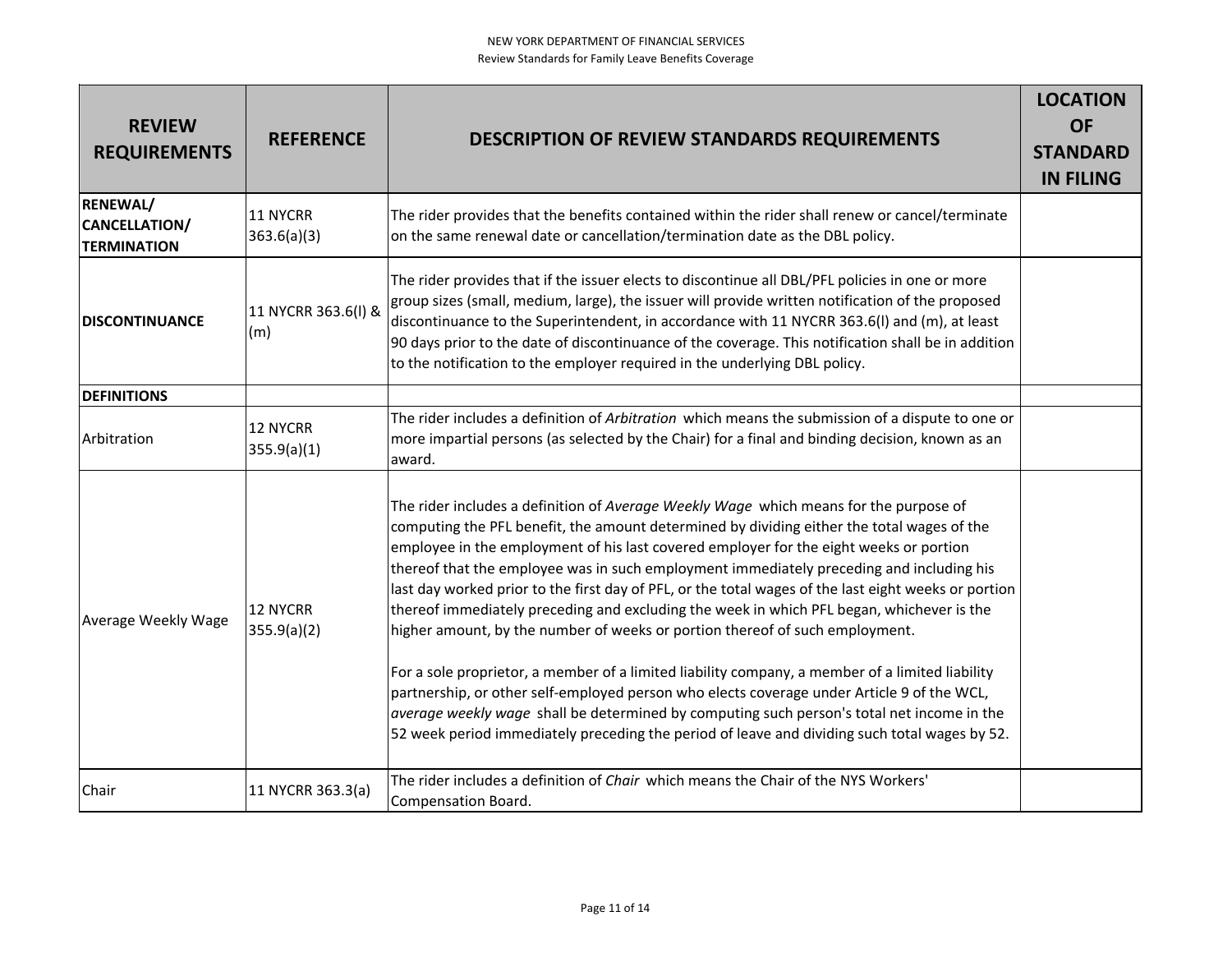| <b>REVIEW</b><br><b>REQUIREMENTS</b> | <b>REFERENCE</b>                      | <b>DESCRIPTION OF REVIEW STANDARDS REQUIREMENTS</b>                                                                                                                                                                                                                                                                                                                                                                              | <b>LOCATION</b><br><b>OF</b><br><b>STANDARD</b><br><b>IN FILING</b> |
|--------------------------------------|---------------------------------------|----------------------------------------------------------------------------------------------------------------------------------------------------------------------------------------------------------------------------------------------------------------------------------------------------------------------------------------------------------------------------------------------------------------------------------|---------------------------------------------------------------------|
| Child                                | WCL § 201(16)                         | The rider includes a definition of Child which means a biological, adopted, or foster son or<br>daughter, a stepson or stepdaughter, a legal ward, a son or daughter of a domestic partner, or<br>the person to whom the employee stands in loco parentis.                                                                                                                                                                       |                                                                     |
| <b>Family Member</b>                 | WCL § 201(20)                         | The rider includes a definition of Family Member which means a child, parent, grandparent,<br>grandchild, spouse, or domestic partner.                                                                                                                                                                                                                                                                                           |                                                                     |
| Foreseeable Qualifying<br>Events     | 12 NYCRR 380-3.1(a)                   | The rider includes a description of Foreseeable Qualifying Events which include an expected<br>birth, placement for adoption or foster care, planned medical treatment for a serious health<br>condition of a family member, the planned medical treatment for a serious injury or illness of a<br>covered service member, or other known military exigency.                                                                     |                                                                     |
| Grandchild                           | WCL § 201(21)                         | The rider includes a definition of Grandchild which means a child of the employee's child.                                                                                                                                                                                                                                                                                                                                       |                                                                     |
| Grandparent                          | WCL § 201(23)                         | The rider includes a definition of Grandparent which means the parent of the employee's<br>parent.                                                                                                                                                                                                                                                                                                                               |                                                                     |
| Parent                               | WCL § 201(19)                         | The rider includes a definition of Parent which means a biological, foster, or adoptive parent, a<br>parent-in-law, a stepparent, a legal guardian, or other person who stood in loco parentis to the<br>employee when the employee was a child.                                                                                                                                                                                 |                                                                     |
| <b>Providing Care</b>                |                                       | The rider includes a description of Providing Care which may include necessary physical care,<br>12 NYCRR 380-2.1(b) emotional support, visitation, assistance in treatment, transportation, arranging for a change in<br>care, assistance with essential daily living matters, and personal attendant services.                                                                                                                 |                                                                     |
| Serious Health<br>Condition          | WCL § 201(18)                         | The rider includes a definition of Serious Health Condition which means an illness, injury,<br>impairment, or physical or mental condition, including transplantation preparation and recovery<br>from surgery related to organ or tissue donation, that involves inpatient care in a hospital,<br>hospice, or residential health care facility, or continuing treatment or continuing supervision by<br>a health care provider. |                                                                     |
| Statewide Average<br>Weekly Wage     | 11 NYCRR 363.3(m)                     | The rider includes a definition of Statewide average weekly wage which means the average<br>weekly wage of employees in this State for the previous calendar year as reported by the NYS<br>Commissioner of Labor.                                                                                                                                                                                                               |                                                                     |
| Superintendent                       | <b>Financial Services</b><br>Law §202 | The rider includes a definition of Superintendent which means the Superintendent of the NYS<br>Department of Financial Services.                                                                                                                                                                                                                                                                                                 |                                                                     |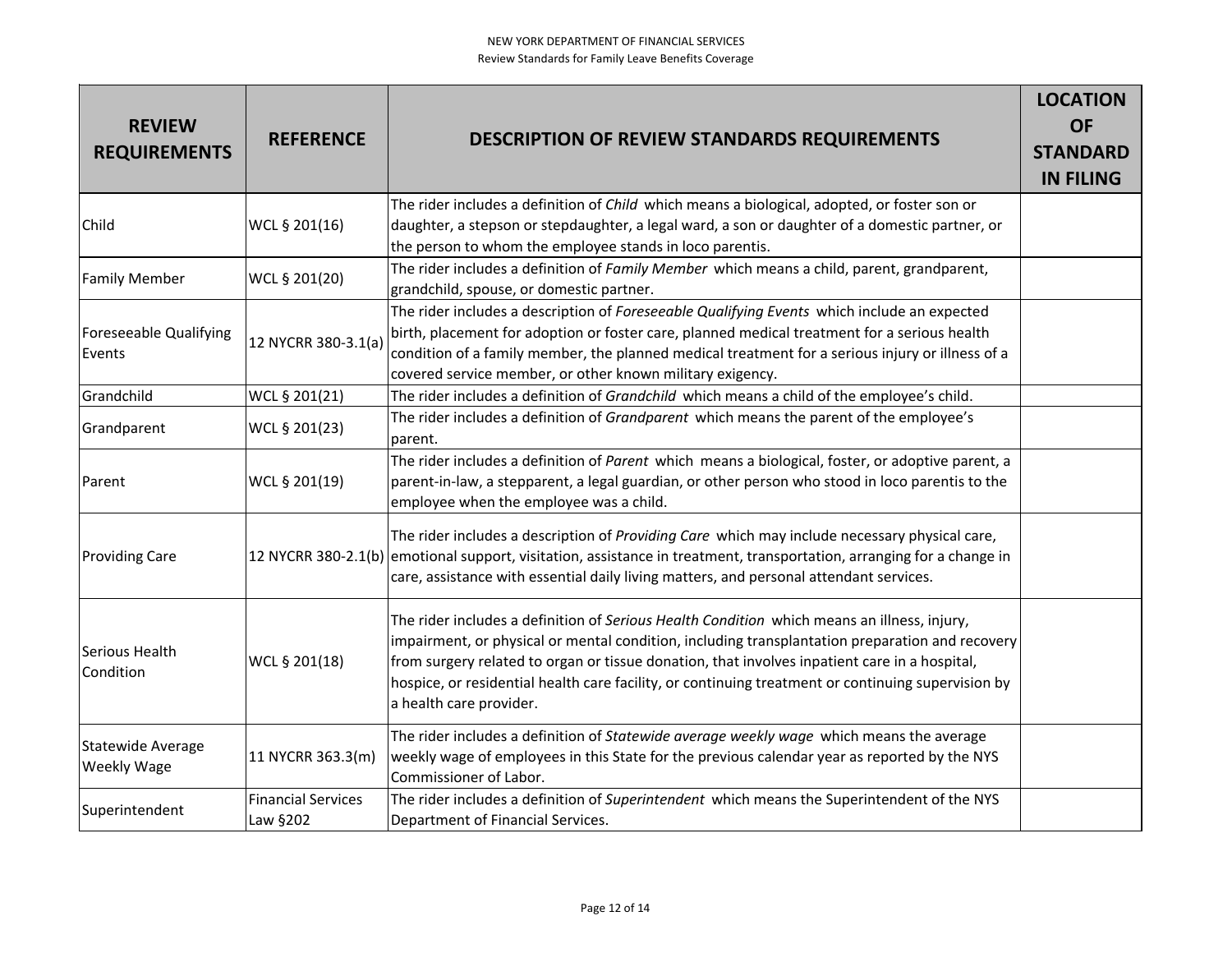| <b>REVIEW</b><br><b>REQUIREMENTS</b>       | <b>REFERENCE</b>                              | <b>DESCRIPTION OF REVIEW STANDARDS REQUIREMENTS</b>                                                                                                                                                                                                                                                                                                                                                                                                                                                                                        | <b>LOCATION</b><br><b>OF</b><br><b>STANDARD</b><br><b>IN FILING</b> |
|--------------------------------------------|-----------------------------------------------|--------------------------------------------------------------------------------------------------------------------------------------------------------------------------------------------------------------------------------------------------------------------------------------------------------------------------------------------------------------------------------------------------------------------------------------------------------------------------------------------------------------------------------------------|---------------------------------------------------------------------|
| Wages                                      | 11 NYCRR 363.3(o)                             | The rider includes a definition of Wages which means the money rate at which employment<br>with a covered employer is recompensed by the employer as more fully set forth in 12 NYCRR<br>357.1 and in the case of a self-employed person, the person's self-employment income as<br>defined in 26 U.S.C. § 1402(b).                                                                                                                                                                                                                        |                                                                     |
| <b>APPLICATION FORMS</b>                   |                                               | Note: The application form developed by the issuer must comply with the following<br>requirements.                                                                                                                                                                                                                                                                                                                                                                                                                                         |                                                                     |
| <b>Fraud Warning</b><br>Statement          | IL §403(d)                                    | The application contains the prescribed fraud warning statement.                                                                                                                                                                                                                                                                                                                                                                                                                                                                           |                                                                     |
| <b>Enhanced Benefits</b>                   | 11 NYCRR<br>363.6(r)(2)                       | The application affirmatively states that PFL coverage is provided at the benefit amounts and<br>duration required under WCL §204(2). Any additional or enhanced benefits must be elected<br>separately on the application.                                                                                                                                                                                                                                                                                                                |                                                                     |
| Certification                              | 11 NYCRR 363.6(q)<br>WCL §§203-b & 203-<br>c  | If the rider includes additional or enhanced benefits beyond those specified in WCL §204(2), the<br>application includes a certification that the policyholder will extend the protections of WCL<br>§§203-b & 203-c for the additional or enhanced benefits.                                                                                                                                                                                                                                                                              |                                                                     |
| Sole Proprietor Opt-In                     | WCL § 212(1) &<br>(4)(b)<br>11 NYCRR 363.6(j) | The application affirmatively states that for issuers that opt to issue coverage to a sole<br>proprietor, a member of a limited liability company, a member of a limited liability partnership<br>or other self-employed person, the issuer shall subject the applicant to a waiting period of 2<br>years before benefits are payable, unless application is made within 26 weeks of becoming a<br>sole proprietor, a member of a limited liability company, a member of a limited liability<br>partnership or other self-employed person. |                                                                     |
|                                            | 11 NYCRR 363.6(k)                             | For issuers that opt to issue coverage to a sole proprietor with employees, a member of a<br>limited liability company with employees, a member of a limited liability partnership with<br>employees or other self-employed person with employees, such policyholder shall be covered<br>under the same policy that covers the policyholder's employees.                                                                                                                                                                                   |                                                                     |
| <b>PREMIUM RATE</b><br><b>REQUIREMENTS</b> |                                               |                                                                                                                                                                                                                                                                                                                                                                                                                                                                                                                                            |                                                                     |
|                                            | 11 NYCRR<br>363.4(a)(1)                       | Statutory PFL coverage is community rated.                                                                                                                                                                                                                                                                                                                                                                                                                                                                                                 |                                                                     |
|                                            | 11 NYCRR<br>$363.4(a)(1)$ & (2)               | The community rate for statutory PFL premiums is established by the Superintendent and<br>applies statewide to all policies.                                                                                                                                                                                                                                                                                                                                                                                                               |                                                                     |